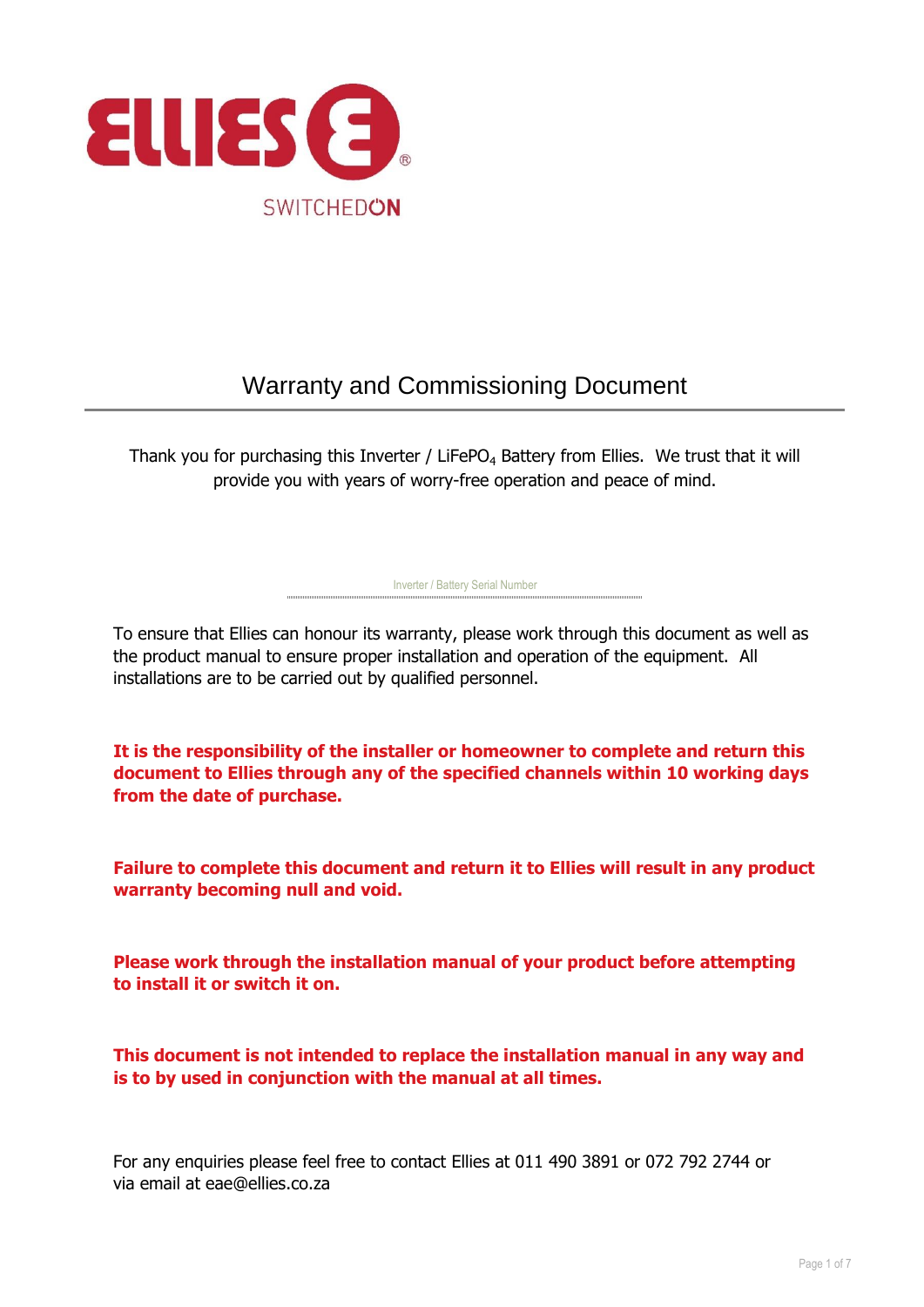

4690267200 2007/010759/07 **Head Office** WAT No.

Ellies Electronics (Pty) Ltd Brooklyn Place, 3 Centex Close, Kramerville, Sandton, 2196, Johannesburg, South Africa.

PO Box 57076, Springfield, 2137, Johannesburg, South Africa. (+27) 11 490 3891

Tel:<br>Email: eae@ellies.co.za **www.ellies.co.za**

 $\tilde{z}$ 

Wind

Turbi

 $\approx$ 

Micro

Solar

₩

c

Inverter

# Warranty Form

This document was issued in May 2020 and is applicable to products purchased subsequently from Ellies. Products bought from Ellies prior to this date will be warranted by the previous version of this document as enclosed with the original purchase. This document will prevail if no other warranty document is available.

|                                                               |                 | <b>Customer Details</b>                                          |       |  |
|---------------------------------------------------------------|-----------------|------------------------------------------------------------------|-------|--|
| Type of Premises: (Mark with x)                               | <b>Business</b> | Home                                                             | Other |  |
| Name                                                          |                 | <b>Contact Person</b>                                            |       |  |
| <b>Physical Address</b>                                       |                 | Telephone                                                        |       |  |
|                                                               |                 | e-Mail                                                           |       |  |
|                                                               |                 | Date Purchased                                                   |       |  |
|                                                               |                 | <b>Additional Information</b>                                    |       |  |
| Installer                                                     |                 | <b>Contact Details</b>                                           |       |  |
| Electrician Licence Number                                    |                 |                                                                  |       |  |
| Accreditation Number from renewable energy body / affiliation |                 |                                                                  |       |  |
|                                                               |                 | I acknowledge that I have read and understand the product manual |       |  |

# **System Application**







ì.

**220V** 

٦

Ξ

**Batteries**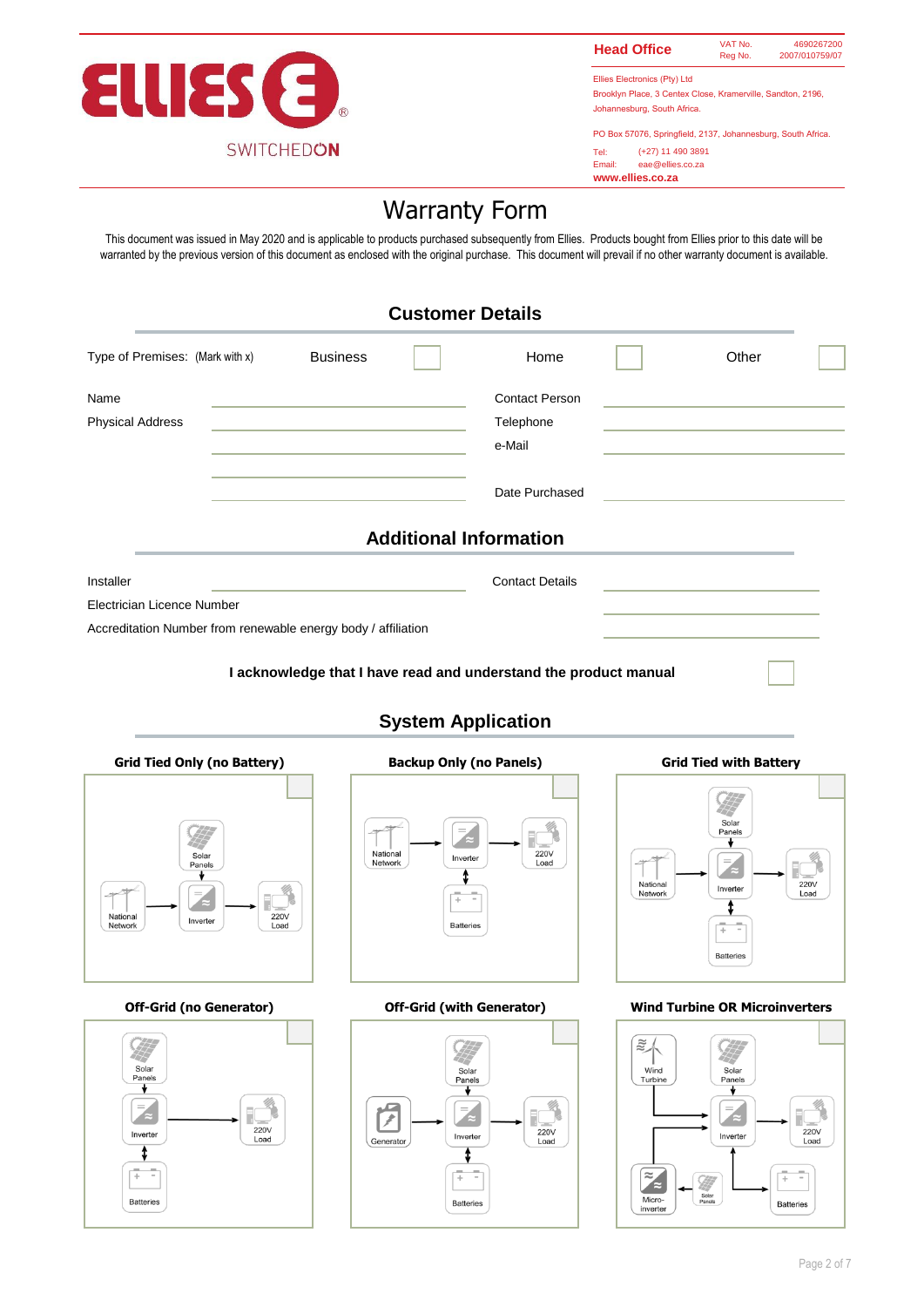

# **System Information**

| Single Phase Installation |             | Master | Slave                  |                                 |
|---------------------------|-------------|--------|------------------------|---------------------------------|
| Three Phase Installation  | Designation |        |                        | Total inverters in system       |
| Parallel Installation     | Designation |        |                        | Total inverters in system       |
|                           |             |        |                        |                                 |
| Inverter Model            |             |        | Inverter Serial Number |                                 |
|                           |             |        |                        | WIFI / GSM Logger Serial Number |
| Inverter                  |             |        | Firmware Version       |                                 |

If the system consists of multiple inverters, complete the remainder of this document only for the Master.

|                                              | Panel Model                       |                                          |                                           | <b>Panel Quantity</b>                    |                   |                   |
|----------------------------------------------|-----------------------------------|------------------------------------------|-------------------------------------------|------------------------------------------|-------------------|-------------------|
| Solar                                        | $V_{OC}$                          | $I_{SC}$                                 |                                           | MPPT <sub>1</sub>                        | Panels per String | Voltage           |
| Panels                                       | $V_{MP}$                          | $I_{\text{MP}}$                          |                                           | MPPT <sub>2</sub>                        | Panels per String | Voltage           |
|                                              | Combiner Box fuse rating          |                                          |                                           |                                          |                   |                   |
|                                              | <b>Battery Model</b>              |                                          | Serial Number                             | Serial Number                            |                   | Serial Number     |
|                                              | Total Battery Bank Capacity (kWh) |                                          | Serial Number                             | Serial Number                            |                   | Serial Number     |
| <b>Batteries</b>                             |                                   |                                          | Serial Number                             | Serial Number                            |                   | Serial Number     |
|                                              |                                   |                                          | Serial Number                             | Serial Number                            |                   | Serial Number     |
| <b>Battery Cable</b>                         |                                   |                                          |                                           |                                          |                   |                   |
| Cross Section (mm <sup>2</sup> )             | Length**                          |                                          | Fuse Rating                               |                                          | Yes               | <b>No</b>         |
| ** All parallel cables to be the same length |                                   |                                          | Battery compatible with Sunsynk telemetry |                                          |                   | <b>SN Setting</b> |
| Model<br>₽<br>Generator<br>kVA Rating        |                                   | $\ddot{\tilde{z}}$<br>Micro-<br>inverter | Model<br>Total Panel Capacity (kWp)       | $\widetilde{\approx}$<br>Wind<br>Turbine | Model             | Voltage Range     |
|                                              |                                   |                                          | Total Inverter Capacity (kW)              |                                          |                   |                   |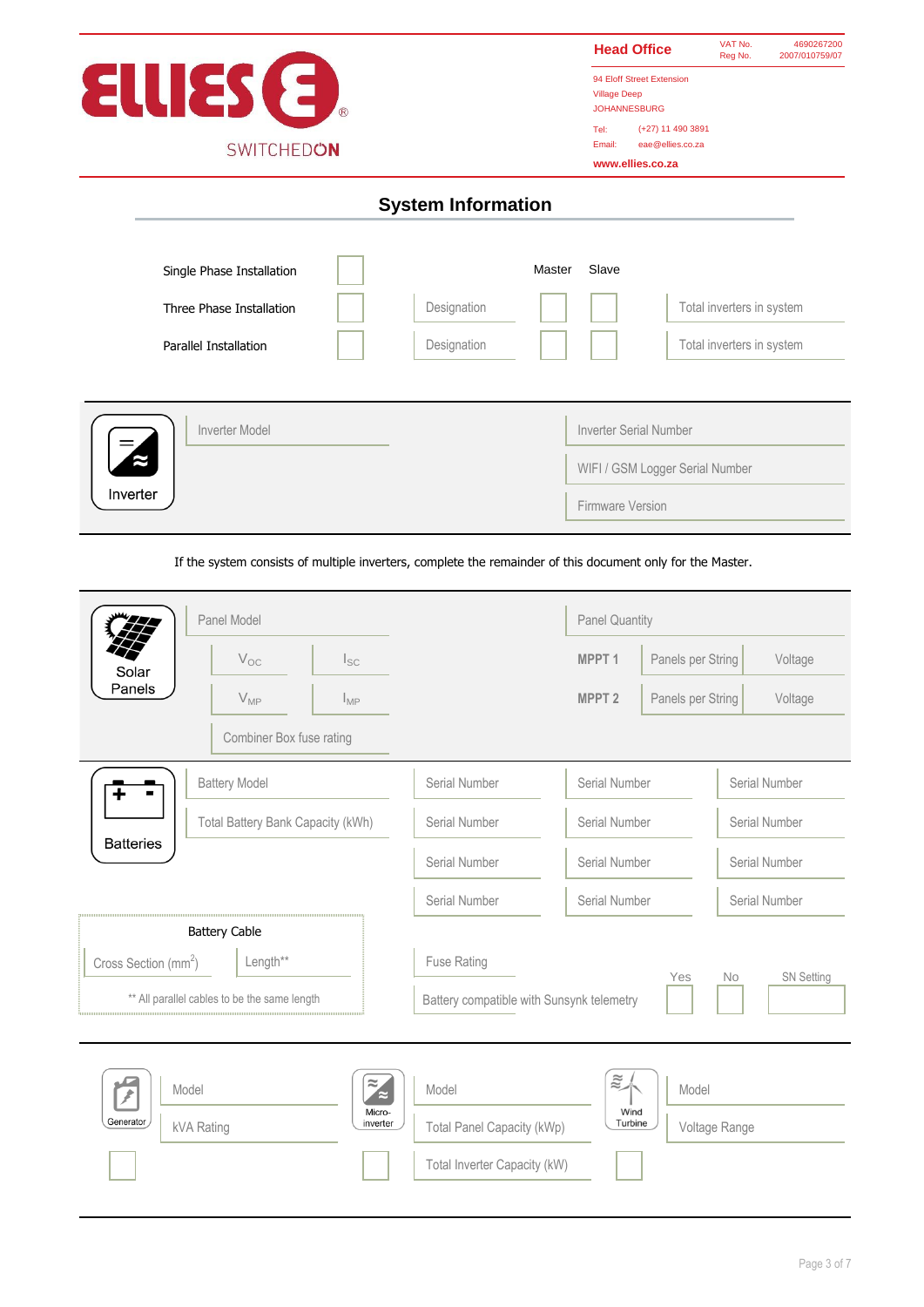

| <b>Head Office</b>        | VAT No.<br>Reg No. | 4690267200<br>2007/010759/07 |  |  |
|---------------------------|--------------------|------------------------------|--|--|
| 94 Eloff Street Extension |                    |                              |  |  |
| <b>Village Deep</b>       |                    |                              |  |  |
| <b>JOHANNESBURG</b>       |                    |                              |  |  |

Tel: (+27) 11 490 3891

Email: eae@ellies.co.za

**www.ellies.co.za**

## **Installation Checklist**

|            | Please supply pictures of steps where this icon is displayed.<br>Pictures should not exceed 1MB in size                                                                                                               |          |           |
|------------|-----------------------------------------------------------------------------------------------------------------------------------------------------------------------------------------------------------------------|----------|-----------|
|            | <b>Utility Application Submitted</b><br>Has the acceptance from the utility been issued before commencement.                                                                                                          | Yes      | No        |
|            | Check installation environment<br>Ensure that the installation site meets environmental and physical constraints as set out in the product manual (Page 6)                                                            | Good     | Poor      |
| ۰          | <b>Customer AC Distribution Board</b><br>System feed breaker and return isolator installed as per wiring diagram. Class II SPD present before system feeder.                                                          | Yes<br>Ō | No        |
| $\bigcirc$ | Inverter Distribution Board (AC)<br>Inverter Distribution Board installed as per wiring diagram with Change Over Switch, Source Indicator and ELU                                                                     | Yes<br>Ō | No        |
| $\bigcirc$ | Labelling<br>Clearly mark all relevant breakers and isolators as per NRS097                                                                                                                                           | Yes      | No        |
| $\bigcirc$ | DC Wiring if needed<br>Install combiner box and DC isolator                                                                                                                                                           | Yes      | No        |
| $\bullet$  | Wiring and protection<br>Does all AC and DC wiring comply with NRS097 and Testing done.                                                                                                                               | Yes      | No        |
|            | <b>Inverter Installation</b>                                                                                                                                                                                          |          |           |
| $\circ$    | Unpacking the Inverter<br>Check inverter condition after unpacking                                                                                                                                                    | Good     | Poor      |
| ۰          | Mounting bracket installation<br>Install inverter mounting bracket according to installation instructions in user manual.                                                                                             |          | Completed |
| ٠          | Inverter Installation<br>Carefully install the inverter to the mounting bracket and ensure it is firmly attached. Ensure the inverter has proper<br>clearances and is properly ventilated as per installation manual. | Ō        | Completed |
| ۰          | CT Installation<br>Install the CT that is provided with the inverter as per installation instructions.                                                                                                                | Ō        | Completed |
|            | <b>Battery Installation</b>                                                                                                                                                                                           |          |           |
|            | Unpacking the batteries<br>Check battery condition after unpacking                                                                                                                                                    | Good     | Poor      |
|            | State of Charge<br>Check that all batteries are the same state of charge, record Voltage in Notes below                                                                                                               |          | Completed |
| $\circ$    | <b>Mounting Batteries</b><br>Carefully install batteries as per manual.                                                                                                                                               |          | Completed |
| $\bigcirc$ | <b>Battery installation</b><br>Connect batteries as per installation manual.                                                                                                                                          | °C       | Completed |
|            | <b>Solar Panel Installation</b>                                                                                                                                                                                       |          |           |
|            | Solar Modules                                                                                                                                                                                                         |          | Completed |
|            | Confirm PV module installation completion. Record the total power of the PV modules. Record all relevant details above.                                                                                               |          |           |
|            | PV Voltage                                                                                                                                                                                                            |          | Completed |

Measure and record DC voltage. **Ensure voltage and polarities are correct**. Confirm the voltages are within 5% tolerance to what was tested and what is indicated in the product manual.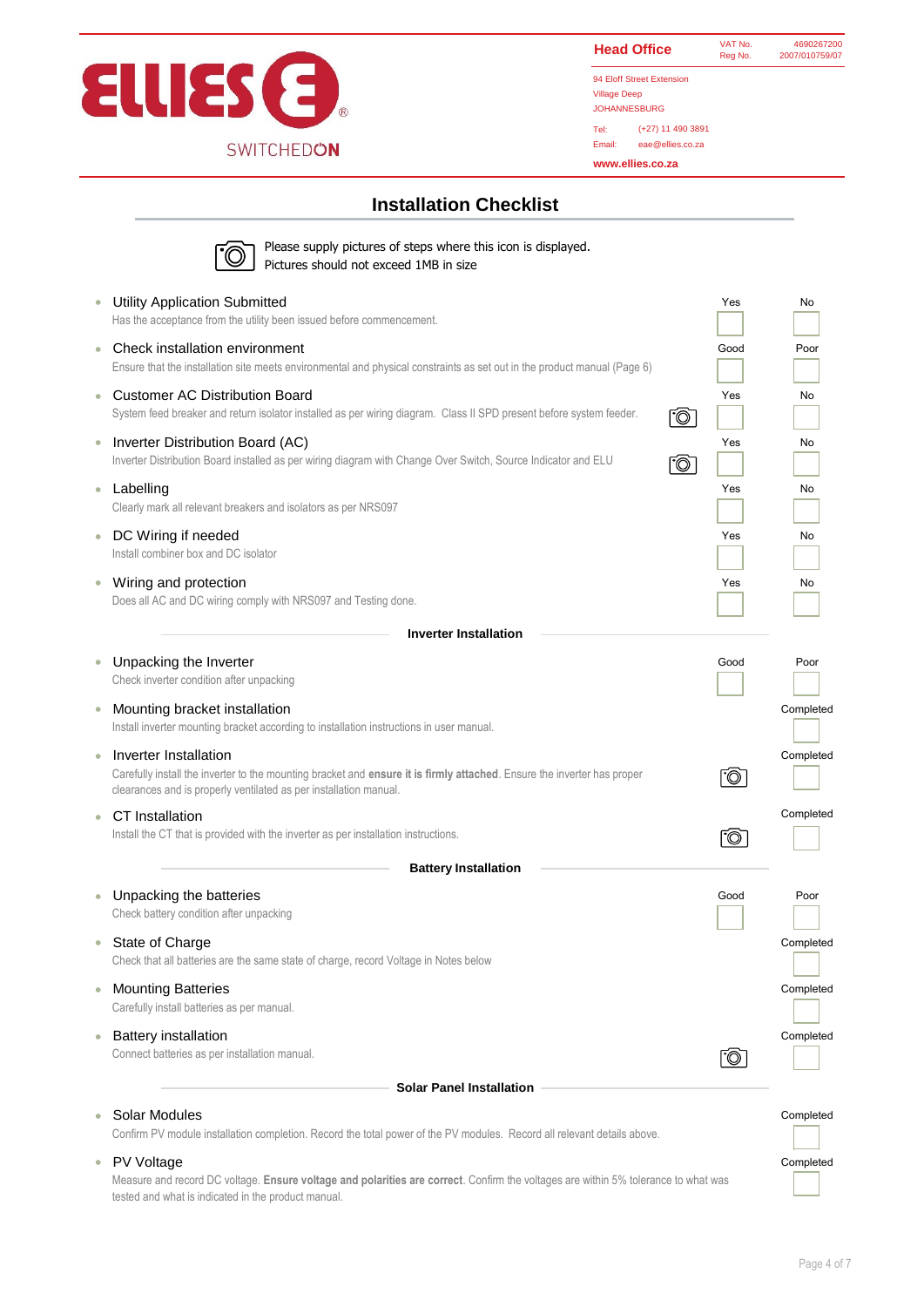

Tel: Email: eae@ellies.co.za **Head Office** 94 Eloff Street Extension Village Deep VAT No. 4690267200<br>Reg No. 2007/010759/07 Reg No. 2007/010759/07 **www.ellies.co.za** JOHANNESBURG (+27) 11 490 3891

## **Installation Checklist Continued**

| ۰          | DC input and AC output connection<br>Switch off the DC and AC distribution unit, connect DC power to PV terminals of inverter, and connect AC to AC terminals of<br>inverter. Ensure proper polarity and cable size. Torque to specifications as indicated in the installation manual. | *©   | Completed |
|------------|----------------------------------------------------------------------------------------------------------------------------------------------------------------------------------------------------------------------------------------------------------------------------------------|------|-----------|
| $\bigcirc$ | AC grid<br>Measure and record AC voltage and frequency. Confirm the $V_{AC}$ voltages are within 5% tolerance to what was tested.                                                                                                                                                      |      | Completed |
|            | Wiring and wire ways                                                                                                                                                                                                                                                                   |      | Completed |
|            | Ensure that there are no loose connections on any of the terminals                                                                                                                                                                                                                     |      |           |
|            | Ensure that all cables running between the inverter and the solar panels are covered in trunking or conduit                                                                                                                                                                            |      |           |
|            | Ensure that DC, AC and communication cables are not run in the same ducting                                                                                                                                                                                                            |      |           |
| $\bullet$  | Grounding cable<br>Ensure ground cable is firmly attached to grounding lug.                                                                                                                                                                                                            | Good | Poor      |

# **Commissioning Checklist**

| $\bullet$<br>$\bullet$<br>$\bullet$<br>$\bullet$ | Wi-Fi or GSM communication dongle (if function is used)<br>Connect the Solarman data logger and note the serial number in the section above<br>Battery communication cable (if function is used)<br>Connect the battery RS485 cables as per installation manual from battery to battery and to the inverter<br>Ō<br>Final DC cable check<br>Check all connections from battery bank<br>Ō<br>Battery power up                                                                                                                                 | Completed<br>Completed<br>Completed<br>Completed |
|--------------------------------------------------|----------------------------------------------------------------------------------------------------------------------------------------------------------------------------------------------------------------------------------------------------------------------------------------------------------------------------------------------------------------------------------------------------------------------------------------------------------------------------------------------------------------------------------------------|--------------------------------------------------|
|                                                  | Switch on the battery bank as per installation manual                                                                                                                                                                                                                                                                                                                                                                                                                                                                                        |                                                  |
| $\bullet$                                        | Supply DC / AC power                                                                                                                                                                                                                                                                                                                                                                                                                                                                                                                         |                                                  |
|                                                  | Switch On the DC switch first (Black Rotary switch)<br>LCD comes on and DC LED illuminates, the AC and Alarm lights flicker and the Normal LED is Off.<br>The inverter begins self-checking<br>"GridV.Outlimit" and "GridF.Outlimit" will be displayed, then the inverter will switch to "Standby" mode.<br>Switch On the AC switch (Green Button)<br>The Grid faults will clear automatically.<br>In "Standby" mode both the DC and AC LED is <i>illuminated</i> , whilst the Normal and Alarm LED's are Off.                               | Completed<br>Completed                           |
|                                                  | Switch the Grid Supply Main Switch (AC Breaker) On<br>If the voltages of PV arrays are higher than start up voltage, the inverter will turn On. When both the DC and the AC supply to the<br>inverter is correct it will be ready to generate power. Initially, the inverter will check both its internal parameters and the parameters of<br>the AC grid, to ensure that they are within the acceptable limits. LCD displays the information of INITIALIZING.<br>Set Basic settings as per Installation manual<br>Set current date and time | Completed                                        |
|                                                  | Check Grid parameter settings are as per regional Utility Grid code and NRS097.<br>Record power output of the inverter in the notes below                                                                                                                                                                                                                                                                                                                                                                                                    | Completed                                        |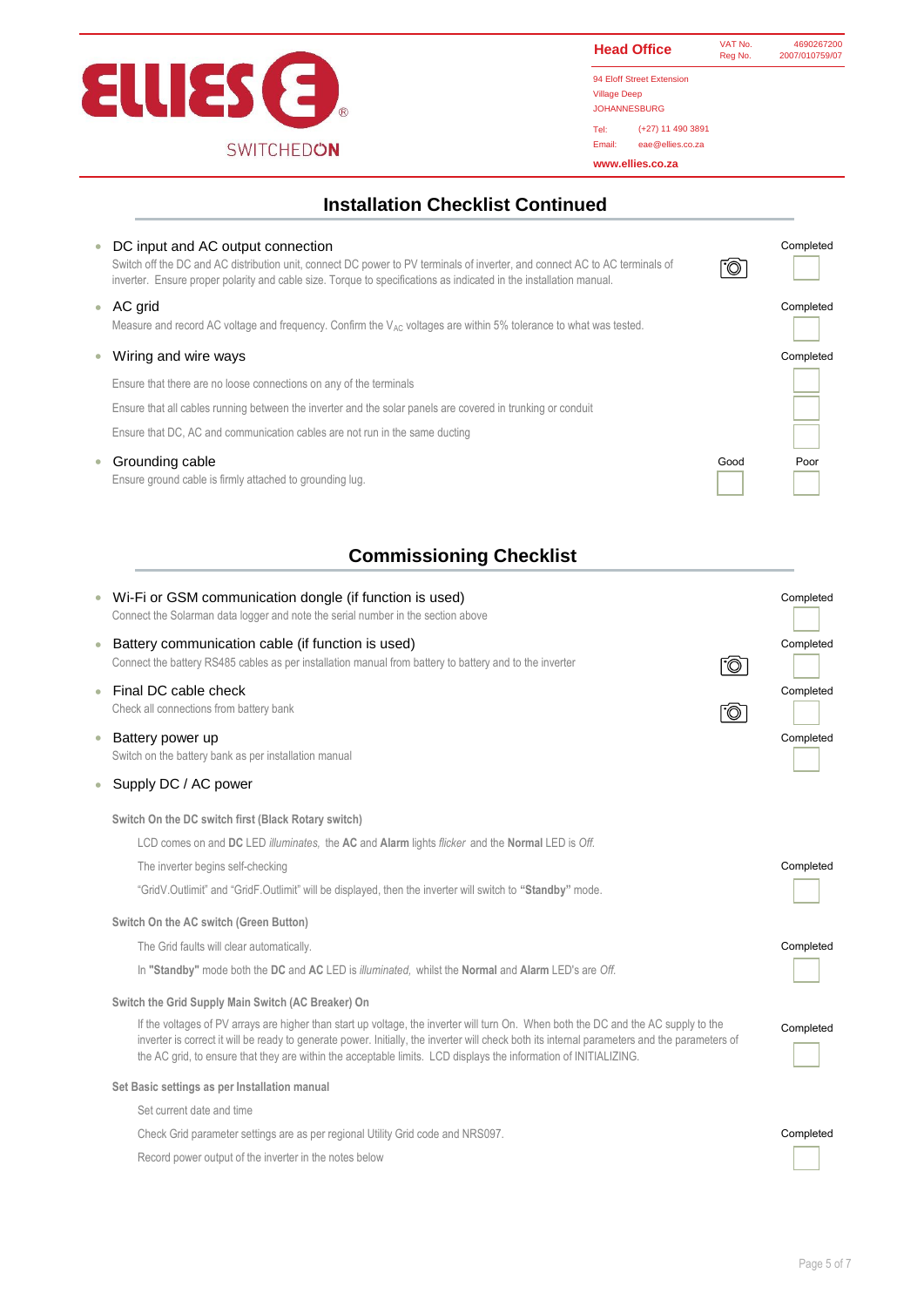

#### Tel: Email: eae@ellies.co.za 94 Eloff Street Extension Village Deep JOHANNESBURG (+27) 11 490 3891 **www.ellies.co.za Head Office VAT No.** 4690267200 Reg No. 2007/010759/07

# **Warranty Terms and Conditions**

The Sunsynk inverter range from Ellies carries a five year manufacturer's warranty from the date of purchase to be free from defective materials and workmanship.

#### **The following Terms and Conditions are applicable to this warranty:**

- 1) In this document, the term "Ellies" refers to Ellies Electronics (Pty) Ltd with <br>Resistantial consults 2007/040750/07 and 1/4 Teamles 4000007000 Registration number 2007/010759/07 and VAT number 4690267200.
- 2) All products are to be installed by a qualified electrician with a valid Wireman's Licence as issued by the Department of Labour. The installer must further be registered with the Electrical Conformance Board of South Africa to allow them to issue of a valid Certificate of Compliance for the work completed. Ideally the installer would have been vetted by Ellies and hold an Accreditation number from the company.
- 3) The applicable sections of this warranty document must be completed in FULL and returned to Ellies within 10 working days from the date of purchase. A copy of the proof of purchase is to be submitted with the form along with any requirements stipulated later in this document.

Documents may be submitted through any of the following channels:

- Scan all relevant documents an email to eae@ellies.co.za
- Visit www.ellies.co.za/warranties for online submissions
- For further assistance please contact Ellies at (+27) 11 490 3891

(+27) 72 792 2744

- 4) Please keep all documents in a safe place as, in the event of a claim, original  $\begin{vmatrix} 1 \end{vmatrix}$ proof of purchase documents will be required.
- 5) The manufacturer or authorised agent will inspect the damaged product. A  $\vert$  2) report and quotation will be sent to Ellies who, at its discretion, may request to inspect the damaged product prior to any claims / repairs being authorised.
- Once Ellies has determined if there is a valid claim for the damaged product, Ellies will, at its sole discretion either pay for the repair costs or replace the product. 6)
- 7) In the event of a dispute requiring legal proceedings, the claimant accepts the jurisdiction of the Johannesburg Magistrate Court
- 8) The sellers of the Sunsynk range of inverters cannot be held liable nor responsible for any warranty claims. No expressions or actions by them shall be binding upon Ellies Electronics (Pty) Ltd whatsoever.
- 9) Any other warranty, either expressed or implied and any changes to the warranty or agreement made in respect of a warranty claim unless in writing and signed by an authorised Ellies employee, shall be invalid.
	- All AC protection devices installed as per provided Electrical Diagram
	- All DC protection devices installed as per provided Diagram and manual.
	- AC and DC surge protection installed as per minimum specification (Type II)
	- All Electrical test performed as stipulated by the NRS and SANS Regulations.

10) If the product has been tampered with in any way this warranty will be deemed null and void.

#### 11) **This warranty will not include any of the following:**

- Service charges or service calls
- Routine maintenance
- Installation / Re-installation costs / Set up costs
- Shipping and transport costs
- Any loss and damage caused by fire, theft, flooding, abuse, misuse or any accident or act of God
- **Ellies Electronics (Pty) Ltd will not be held liable for any claims for indirect or consequential damage beyond the repair or replacement of the affected product itself, subject to the limitations referred to here-in.**
- 12) IMPORTANT! Failure to comply with any of the above conditions will render the warranty any claims null and void. Should you have any doubt regarding this warranty, please do not hesitate to contact Ellies at +27 11 490 3891 or +27 72 792 2744 or email eae@ellies.co.za

### **Claims Procedure**

In the event of a claim arising, please do the following:

- Contact your installer to determine whether a site visit is necessary or if an installation error is not the cause of the issue
- 2) The installer will contact Ellies and drive the process on your behalf.
- 3) If the installer is not helpful, please contact your nearest Ellies Branch

| Johannesburg | +27 11 490 3891 |
|--------------|-----------------|
|              | +27 72 792 2744 |
| Namibia      | +264 61 24 8425 |
| Botswana     | +267 3908 807   |

| Compliant |  |  |  |  |
|-----------|--|--|--|--|
|           |  |  |  |  |
|           |  |  |  |  |
|           |  |  |  |  |
|           |  |  |  |  |
|           |  |  |  |  |